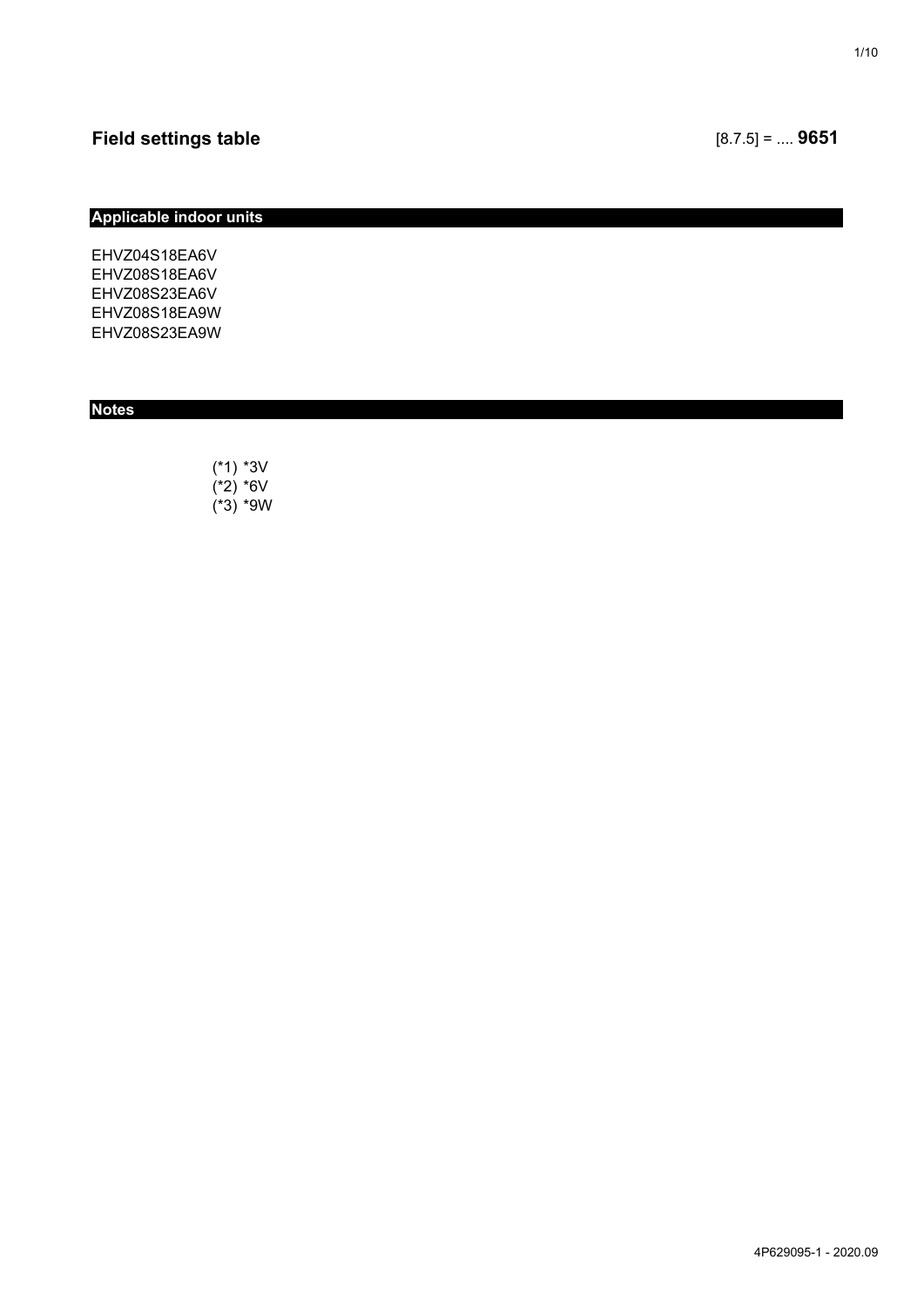| <b>Field settings table</b>        |                                |                                                                                |     |                                                       | Installer setting at variance with<br>default value |       |
|------------------------------------|--------------------------------|--------------------------------------------------------------------------------|-----|-------------------------------------------------------|-----------------------------------------------------|-------|
| Breadcrumb Field code Setting name |                                |                                                                                |     | Range, step<br>Default value                          | Date                                                | Value |
| Room                               | Antifrost                      |                                                                                |     |                                                       |                                                     |       |
| 1.4.1                              | $[2-06]$                       | Activation                                                                     | R/W | 0: Disabled<br>1: Enabled                             |                                                     |       |
| 1.4.2                              | $[2-05]$                       | Room setpoint                                                                  | R/W | 4~16°C, step: 1°C<br>$12^{\circ}$ C                   |                                                     |       |
| 1.5.1                              | Setpoint range<br>$[3-07]$     | Heating minimum                                                                | R/W | 12~18°C, step: 1°C                                    |                                                     |       |
| 1.5.2                              | $[3-06]$                       | Heating maximum                                                                | R/W | $12^{\circ}$ C<br>18~30°C, step: 1°C<br>30°C          |                                                     |       |
| Room<br>1.6                        | $[2-09]$                       | Room sensor offset                                                             | R/W | -5~5°C, step: 0,5°C                                   |                                                     |       |
| 1.7                                | $[2-0A]$                       | Room sensor offset                                                             | R/W | 0°C<br>-5~5°C, step: 0,5°C                            |                                                     |       |
|                                    | Room comfort setpoint          |                                                                                |     | 0°C                                                   |                                                     |       |
| 1.9.1                              | $[9-0A]$                       | Heating comfort setpoint                                                       | R/W | [3-07]~[3-06]°C, step: 0,5°C<br>23°C                  |                                                     |       |
| Main zone<br>2.4                   |                                | Setpoint mode                                                                  |     | 0: Fixed<br>2: Weather dependent                      |                                                     |       |
| 2.5                                | - Heating WD curve<br>$[1-00]$ | Low ambient temp. for LWT main zone heating WD curve.                          | R/W | -40~5°C, step: 1°C                                    |                                                     |       |
| 2.5                                | $[1-01]$                       | High ambient temp. for LWT main zone heating WD curve.                         | R/W | $-10^{\circ}$ C<br>10~25°C, step: 1°C                 |                                                     |       |
| 2.5                                | $[1-02]$                       | Leaving water value for low ambient temp. for LWT main zone heating WD curve.  | R/W | $15^{\circ}$ C<br>[9-01]~[9-00], step: 1°C            |                                                     |       |
| 2.5                                | $[1-03]$                       | Leaving water value for high ambient temp. for LWT main zone heating WD curve. | R/W | $35^{\circ}$ C<br>[9-01]~min(45, [9-00])°C, step: 1°C |                                                     |       |
| Main zone<br>2.7                   | $[2-0C]$                       | Emitter type                                                                   | R/W | 25°C<br>0: Underfloor heating                         |                                                     |       |
|                                    |                                |                                                                                |     | 1: Fancoil unit<br>2: Radiator                        |                                                     |       |
| 2.8.1                              | Setpoint range<br>$[9-01]$     | Heating minimum                                                                | R/W | 15~37°C, step: 1°C                                    |                                                     |       |
| 2.8.2                              | $[9-00]$                       | Heating maximum                                                                | R/W | $25^{\circ}$ C<br>$[2-0C]=2$ :                        |                                                     |       |
|                                    |                                |                                                                                |     | 37~65, step: 1°C<br>55°C                              |                                                     |       |
|                                    |                                |                                                                                |     | $[2-0C]\neq 2$ :<br>37~55, step: 1°C                  |                                                     |       |
| Main zone<br>2.9                   | $[C-07]$                       | Control                                                                        | R/W | 55°C<br>0: LWT control                                |                                                     |       |
|                                    |                                |                                                                                |     | 1: Ext RT control<br>2: RT control                    |                                                     |       |
| 2.A                                | $[C-05]$                       | Thermostat type                                                                | R/W | $0: -$<br>1: 1 contact                                |                                                     |       |
|                                    | └─ Delta T                     |                                                                                |     | 2: 2 contacts                                         |                                                     |       |
| 2.B.1                              | $[1-0B]$                       | Delta T heating                                                                | R/W | 3~10°C, step: 1°C<br>5°C                              |                                                     |       |
| 2.C.1                              | Modulation<br>$[8-05]$         | Modulation                                                                     | R/W | 0: No<br>1: Yes                                       |                                                     |       |
| 2.C.2                              | $[8-06]$                       | Max modulation                                                                 | R/W | 0~10°C, step: 1°C<br>5°C                              |                                                     |       |
| 2.D.1                              | Shut off valve<br>$[F-OB]$     | During thermo                                                                  | R/W | 0: No                                                 |                                                     |       |
| Additional zone                    |                                |                                                                                |     | 1: Yes                                                |                                                     |       |
| 3.4                                |                                | Setpoint mode                                                                  |     | 0: Fixed<br>2: Weather dependent                      |                                                     |       |
| 3.5                                | - Heating WD curve<br>$[0-00]$ | Leaving water value for high ambient temp. for LWT add zone heating WD curve.  | R/W | [9-05]~min(45,[9-06])°C, step: 1°C<br>35°C            |                                                     |       |
| 3.5                                | $[0-01]$                       | Leaving water value for low ambient temp. for LWT add zone heating WD curve.   | R/W | [9-05]~[9-06]°C, step: 1°C<br>50°C                    |                                                     |       |
| 3.5                                | $[0-02]$                       | High ambient temp. for LWT add zone heating WD curve.                          | R/W | 10~25°C, step: 1°C<br>$15^{\circ}$ C                  |                                                     |       |
| 3.5                                | $[0-03]$                       | Low ambient temp. for LWT add zone heating WD curve.                           | R/W | -40~5°C, step: 1°C<br>$-10^{\circ}$ C                 |                                                     |       |
| Additional zone<br>3.7             | $[2-0D]$                       | Emitter type                                                                   | R/W | 0: Underfloor heating                                 |                                                     |       |
|                                    | Setpoint range                 |                                                                                |     | 1: Fancoil unit<br>2: Radiator                        |                                                     |       |
| 3.8.1                              | $[9-05]$                       | Heating minimum                                                                | R/W | 15~37°C, step: 1°C<br>25°C                            |                                                     |       |
| 3.8.2                              | $[9-06]$                       | Heating maximum                                                                | R/W | $[2-0D]=2$ :<br>37~65, step: 1°C                      |                                                     |       |
|                                    |                                |                                                                                |     | 55°C<br>[2-0D]#2:                                     |                                                     |       |
|                                    |                                |                                                                                |     | 37~55, step: 1°C<br>55°C                              |                                                     |       |
| Additional zone<br>3.A             | $[C-06]$                       | Thermostat type                                                                | R/W | $0: -$                                                |                                                     |       |
|                                    | └─ Delta T                     |                                                                                |     | 1: 1 contact<br>2: 2 contacts                         |                                                     |       |
| 3.B.1                              | $[1-0C]$                       | Delta T heating                                                                | R/W | 3~10°C, step: 1°C<br>5°C                              |                                                     |       |
| Space heating / cooling            |                                |                                                                                |     |                                                       |                                                     |       |
| 4.3.1                              | - Operation range<br>$[4-02]$  | Space heating OFF temp                                                         | R/W | 14~35°C, step: 1°C                                    |                                                     |       |
| Space heating / cooling            |                                |                                                                                |     | $22^{\circ}$ C                                        |                                                     |       |
| 4.4                                | $[7-02]$                       | Number of zones                                                                | R/W | 0: 1 LWT zone<br>1: 2 LWT zones                       |                                                     |       |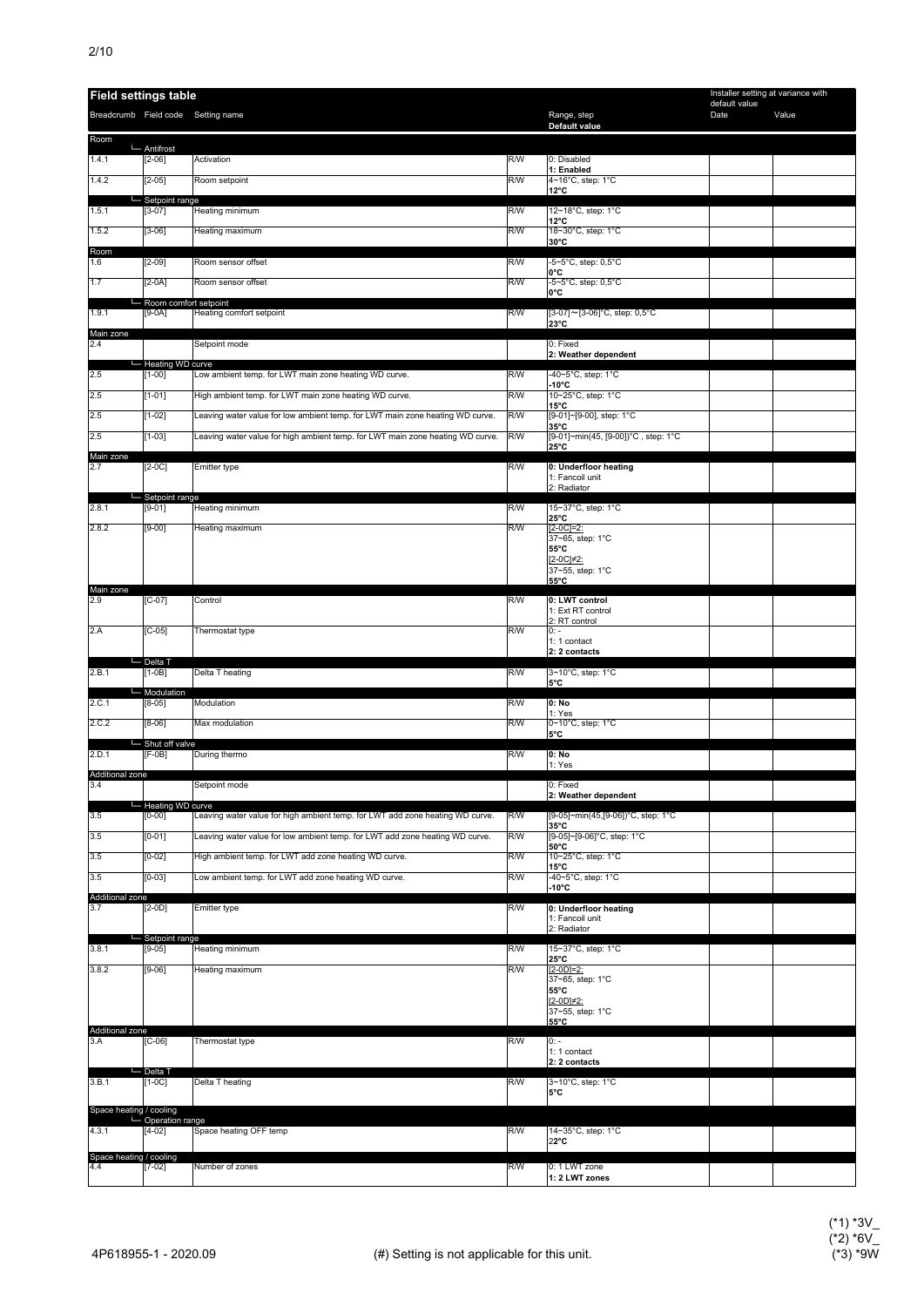| <b>Field settings table</b>                  |                             |                                                              |            |                                                                                            | Installer setting at variance with |       |
|----------------------------------------------|-----------------------------|--------------------------------------------------------------|------------|--------------------------------------------------------------------------------------------|------------------------------------|-------|
|                                              |                             | Breadcrumb Field code Setting name                           |            | Range, step<br>Default value                                                               | default value<br>Date              | Value |
| 4.5                                          | $[F-0D]$                    | Pump operation mode                                          | R/W        | 0: Continuous<br>1: Sample<br>2: Request                                                   |                                    |       |
| 4.6                                          | $E-02$                      | Unit type                                                    | R/O        | 1: Heating only                                                                            |                                    |       |
| 4.8.1                                        | Pump limitation<br>$[9-0E]$ | Main zone                                                    | R/W        | 0~8, step:1                                                                                |                                    |       |
|                                              |                             |                                                              |            | 0 : No limitation<br>$1 - 4:50 - 80%$<br>5~8: 50~80% during sampling<br>6                  |                                    |       |
| 4.8.2                                        | $[9-0D]$                    | Additional zone                                              | R/W        | $0 - 8$ , step:1<br>0 : No limitation<br>$1 - 4 : 50 - 80%$<br>5~8: 50~80% during sampling |                                    |       |
| Space heating / cooling                      |                             |                                                              |            | 6                                                                                          |                                    |       |
| 4.9                                          | $[F-00]$                    | Pump outside range                                           | R/W        | 0: Restricted                                                                              |                                    |       |
| 4.A                                          | $[D-03]$                    | Increase around 0°C                                          | R/W        | 1: Allowed<br>0: No<br>1: increase 2°C, span 4°C<br>2: increase 4°C, span 4°C              |                                    |       |
|                                              |                             |                                                              |            | 3: increase 2°C, span 8°C<br>4: increase 4°C, span 8°C                                     |                                    |       |
| 4.B                                          | $[9-04]$                    | Overshoot                                                    | R/W        | 1~4°C, step: 1°C<br>1°C                                                                    |                                    |       |
| 4.C                                          | $[2 - 06]$                  | Antifrost                                                    | R/W        | 0: Disabled                                                                                |                                    |       |
| Tank                                         |                             |                                                              |            | 1: Enabled                                                                                 |                                    |       |
| 5.2                                          | $[6-0A]$                    | Comfort setpoint                                             | R/W        | 30~[6-0E]°C, step: 1°C                                                                     |                                    |       |
| 5.3                                          | $[6-0B]$                    | Eco setpoint                                                 | R/W        | $60^{\circ}$ C<br>30~min(50, [6-0E])°C, step: 1°C                                          |                                    |       |
| 5.4                                          | $[6-0C]$                    | Reheat setpoint                                              | R/W        | 45°C<br>30~min(50, [6-0E])°C, step: 1°C                                                    |                                    |       |
|                                              |                             |                                                              |            | 45°C                                                                                       |                                    |       |
| 5.6                                          | $[6-0D]$                    | Heat up mode                                                 | R/W        | 0: Reheat only<br>1: Reheat + sched.                                                       |                                    |       |
|                                              |                             |                                                              |            | 2: Scheduled only                                                                          |                                    |       |
| 5.7.1                                        | Disinfection<br>$[2 - 01]$  | Activation                                                   | R/W        | 0: No                                                                                      |                                    |       |
| 5.7.2                                        | $[2 - 00]$                  | Operation day                                                | R/W        | 1: Yes<br>0: Each day                                                                      |                                    |       |
|                                              |                             |                                                              |            | 1: Monday                                                                                  |                                    |       |
|                                              |                             |                                                              |            | 2: Tuesday<br>3: Wednesday                                                                 |                                    |       |
|                                              |                             |                                                              |            | 4: Thursday<br>5: Friday                                                                   |                                    |       |
|                                              |                             |                                                              |            | 6: Saturday                                                                                |                                    |       |
| 5.7.3                                        | $[2-02]$                    | Start time                                                   | R/W        | 7: Sunday<br>0~23 hour, step: 1 hour                                                       |                                    |       |
|                                              |                             |                                                              |            |                                                                                            |                                    |       |
| 5.7.4<br>5.7.5                               | $[2 - 03]$<br>$[2 - 04]$    | Tank setpoint<br>Duration                                    | R/W<br>R/W | 60°C<br>40~60 min, step: 5 min                                                             |                                    |       |
| Tank                                         |                             |                                                              |            | 40 min                                                                                     |                                    |       |
| 5.8                                          | $[6-0E]$                    | Maximum                                                      | R/W        | 40~60°C, step: 1°C                                                                         |                                    |       |
| 5.9                                          | $[6-00]$                    | <b>Hysteresis</b>                                            | R/W        | $60^{\circ}$ C<br>2~40°C, step: 1°C                                                        |                                    |       |
| 5.A                                          | $[6-08]$                    | <b>Hysteresis</b>                                            | R/W        | $25^{\circ}$ C<br>2~20°C, step: 1°C                                                        |                                    |       |
|                                              |                             |                                                              |            | $10^{\circ}$ C                                                                             |                                    |       |
| 5.B                                          |                             | Setpoint mode                                                | R/W        | 0: Fixed<br>1: Weather dependent                                                           |                                    |       |
| 5.C                                          | $-wD curve$<br>$[0-0B]$     | Leaving water value for high ambient temp. for DHW WD curve. | R/W        | 35~[6-0E]°C, step: 1°C                                                                     |                                    |       |
|                                              |                             |                                                              |            | $55^{\circ}$ C                                                                             |                                    |       |
| 5.C                                          | $[0-0C]$                    | Leaving water value for low ambient temp. for DHW WD curve.  | R/W        | 45~[6-0E]°C, step: 1°C<br>$60^{\circ}$ C                                                   |                                    |       |
| 5.C                                          | $[0-0D]$                    | High ambient temp. for DHW WD curve.                         | R/W        | 10~25°C, step: 1°C<br>$15^{\circ}$ C                                                       |                                    |       |
| 5.C                                          | $[0-0E]$                    | Low ambient temp. for DHW WD curve.                          | R/W        | -40~5°C, step: 1°C                                                                         |                                    |       |
| Tank<br>5.D                                  |                             |                                                              |            | $-10^{\circ}$ C                                                                            |                                    |       |
|                                              | $[6-01]$                    | Margin                                                       | R/W        | 0~10°C, step: 1°C<br>$2^{\circ}$ C                                                         |                                    |       |
| User settings                                |                             |                                                              |            |                                                                                            |                                    |       |
| 7.4.1                                        | L Quiet                     | Activation                                                   | R/W        | $0:$ OFF                                                                                   |                                    |       |
|                                              |                             |                                                              |            | 1: Quiet<br>2: More quiet                                                                  |                                    |       |
|                                              |                             |                                                              |            | 3: Most quiet                                                                              |                                    |       |
|                                              |                             |                                                              |            | 4: Automatic                                                                               |                                    |       |
| 7.5.1                                        | Electricity price           | High                                                         | R/W        | 0,00~990/kWh                                                                               |                                    |       |
| 7.5.2                                        |                             | Medium                                                       | R/W        | 1/kWh<br>0,00~990/kWh                                                                      |                                    |       |
|                                              |                             |                                                              |            | 1/kWh                                                                                      |                                    |       |
| 7.5.3                                        |                             | Low                                                          | R/W        | 0,00~990/kWh<br>1/kWh                                                                      |                                    |       |
| User settings<br>7.6                         |                             | Gas price                                                    | R/W        | 0,00~990/kWh                                                                               |                                    |       |
|                                              |                             |                                                              |            | 0,00~290/MBtu                                                                              |                                    |       |
|                                              |                             |                                                              |            | 1,0/kWh                                                                                    |                                    |       |
| Installer settings<br>— Configuration wizard |                             | ∟ System                                                     |            |                                                                                            |                                    |       |
| 9.1                                          | $[E-03]$                    | <b>BUH</b> type                                              | R/O        | 2: 3V (*1)                                                                                 |                                    |       |
|                                              |                             |                                                              |            | $3: 6V (*2)$<br>4: 9W (*3)                                                                 |                                    |       |
| 9.1                                          | $[E-05]$<br>$[E-06]$        | Domestic hot water                                           | R/O        | 3: Integrated                                                                              |                                    |       |
|                                              | $[E-07]$                    |                                                              |            |                                                                                            |                                    |       |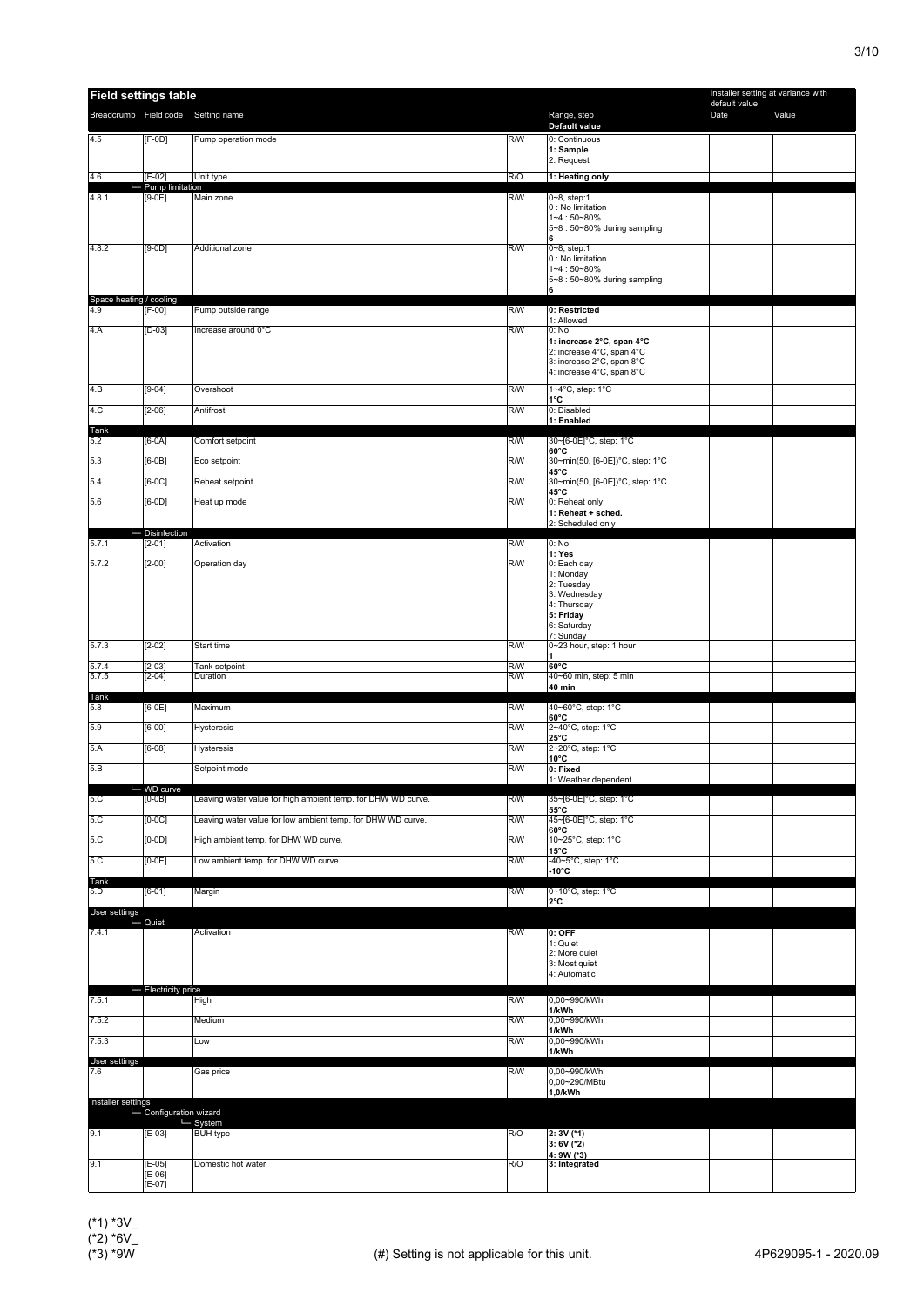| <b>Field settings table</b> |                        |                                                                                |                      |                                                    | Installer setting at variance with<br>default value |       |
|-----------------------------|------------------------|--------------------------------------------------------------------------------|----------------------|----------------------------------------------------|-----------------------------------------------------|-------|
|                             |                        | Breadcrumb Field code Setting name                                             |                      | Range, step                                        | Date                                                | Value |
| 9.1                         | $[4-06]$               |                                                                                | R/W                  | Default value<br>0: Manual                         |                                                     |       |
|                             |                        | Emergency                                                                      |                      | 1: Automatic(normal SH/DHW ON)                     |                                                     |       |
|                             |                        |                                                                                |                      | 2: Auto red SH/DHW ON<br>3: Auto red SH/DHW OFF    |                                                     |       |
|                             |                        |                                                                                |                      | 4: SH ON/DHW OFF                                   |                                                     |       |
| 9.1                         | $[7-02]$               | Number of zones                                                                | R/W                  | 0: Single zone<br>1: Dual zone                     |                                                     |       |
| 9.1                         |                        | - Backup heater                                                                |                      |                                                    |                                                     |       |
|                             | $[5-0D]$               | Voltage                                                                        | R/W (*2)<br>R/O (*1) | $0: 230V, 1~(*1)$ (*2)<br>1: 230V, 3~ (*2)         |                                                     |       |
|                             |                        |                                                                                | $(*3)$               | 2: 400V, 3~ (*3)                                   |                                                     |       |
| 9.1                         | $[4-0A]$               | Configuration                                                                  | R/W                  | $0:1$ (*1)<br>1: 1/1+2 (*2) (*3)                   |                                                     |       |
|                             |                        |                                                                                |                      | 2:1/2                                              |                                                     |       |
| 9.1                         | $[6-03]$               | Capacity step 1                                                                | R/W                  | 3: 1/2 + 1/1+2 in emergency<br>0~10kW, step: 0,2kW |                                                     |       |
|                             |                        |                                                                                |                      | 2kW (*2)                                           |                                                     |       |
| 9.1                         | $[6-04]$               | Additional capacity step 2                                                     | $R/O$ (*1)           | 3kW (*1)(*3)<br>0~10kW, step: 0,2kW                |                                                     |       |
|                             |                        |                                                                                | R/W (*2)             | 0kW (*1)                                           |                                                     |       |
|                             |                        |                                                                                | $(*3)$               | 4kW (*2)<br>6kW (*3)                               |                                                     |       |
|                             |                        | └ Main zone                                                                    |                      |                                                    |                                                     |       |
| 9.1                         | $[2-0C]$               | Emitter type                                                                   | R/W                  | 0: Underfloor heating<br>1: Fancoil unit           |                                                     |       |
|                             |                        |                                                                                |                      | 2: Radiator                                        |                                                     |       |
| 9.1                         | $[C-07]$               | Control                                                                        | R/W                  | 0: LWT control<br>1: Ext RT control                |                                                     |       |
|                             |                        |                                                                                |                      | 2: RT control                                      |                                                     |       |
| 9.1                         |                        | Setpoint mode                                                                  | R/W                  | 0: Fixed<br>2: Weather dependent                   |                                                     |       |
| 9.1                         |                        | Schedule                                                                       | R/W                  | 0: No                                              |                                                     |       |
| 9.1                         | $[1-00]$               | Low ambient temp. for LWT main zone heating WD curve.                          | R/W                  | 1: Yes<br>-40~5°C, step: 1°C                       |                                                     |       |
| 9.1                         | $[1-01]$               | High ambient temp. for LWT main zone heating WD curve.                         | R/W                  | $-10^{\circ}$ C<br>10~25°C, step: 1°C              |                                                     |       |
|                             |                        |                                                                                |                      | 15°C                                               |                                                     |       |
| 9.1                         | $[1-02]$               | Leaving water value for low ambient temp. for LWT main zone heating WD curve.  | R/W                  | [9-01]~[9-00], step: 1°C<br>35°C                   |                                                     |       |
| 9.1                         | $[1-03]$               | Leaving water value for high ambient temp. for LWT main zone heating WD curve. | R/W                  | [9-01]~min(45, [9-00])°C, step: 1°C<br>25°C        |                                                     |       |
| 9.1                         | $[1 - 06]$             | $\overline{a}$                                                                 |                      | 20                                                 |                                                     |       |
| 9.1<br>9.1                  | $[1 - 07]$<br>$[1-08]$ |                                                                                |                      | 35<br>22                                           |                                                     |       |
|                             |                        |                                                                                |                      |                                                    |                                                     |       |
| 9.1                         | $[1-09]$               |                                                                                |                      | 18                                                 |                                                     |       |
|                             |                        |                                                                                |                      |                                                    |                                                     |       |
|                             |                        | - Additional zone                                                              |                      |                                                    |                                                     |       |
| 9.1                         | $[2-0D]$               | Emitter type                                                                   | R/W                  | 0: Underfloor heating<br>1: Fancoil unit           |                                                     |       |
| 9.1                         |                        | Setpoint mode                                                                  | R/W                  | 2: Radiator<br>0: Fixed                            |                                                     |       |
|                             |                        |                                                                                |                      | 2: Weather dependent                               |                                                     |       |
| 9.1                         |                        | Schedule                                                                       | R/W                  | 0: No<br>1: Yes                                    |                                                     |       |
| 9.1                         | $[0-00]$               | Leaving water value for high ambient temp. for LWT add zone heating WD curve.  | R/W                  | [9-05]~min(45,[9-06])°C, step: 1°C<br>35°C         |                                                     |       |
| 9.1                         | $[0-01]$               | Leaving water value for low ambient temp. for LWT add zone heating WD curve.   | R/W                  | [9-05]~[9-06]°C, step: 1°C                         |                                                     |       |
| 9.1                         | $[0-02]$               | High ambient temp. for LWT add zone heating WD curve.                          | R/W                  | 50°C<br>10~25°C, step: 1°C                         |                                                     |       |
| 9.1                         |                        | Low ambient temp. for LWT add zone heating WD curve.                           | R/W                  | 15°C<br>-40~5°C, step: 1°C                         |                                                     |       |
|                             | $[0 - 03]$             |                                                                                |                      | -10°C                                              |                                                     |       |
| 9.1                         | $[0-04]$               |                                                                                |                      | 8                                                  |                                                     |       |
| 9.1                         | $[0 - 05]$             |                                                                                |                      | 12                                                 |                                                     |       |
| 9.1                         | $[0-06]$               |                                                                                |                      | 35                                                 |                                                     |       |
| 9.1                         | $[0-07]$               | $-$ Tank                                                                       |                      | 20                                                 |                                                     |       |
| 9.1                         | $[6-0D]$               | Heat up mode                                                                   | R/W                  | 0: Reheat only<br>1: Reheat + sched.               |                                                     |       |
|                             |                        |                                                                                |                      | 2: Scheduled only                                  |                                                     |       |
| 9.1                         | $[6-0A]$               | Comfort setpoint                                                               | R/W                  | 30~[6-0E]°C, step: 1°C<br>$60^{\circ}$ C           |                                                     |       |
| 9.1                         | $[6-0B]$               | Eco setpoint                                                                   | R/W                  | 30~min(50, [6-0E])°C, step: 1°C<br>45°C            |                                                     |       |
| 9.1                         | $[6-0C]$               | Reheat setpoint                                                                | R/W                  | 30~min(50, [6-0E])°C, step: 1°C                    |                                                     |       |
|                             | Domestic hot water     |                                                                                |                      | 45°C                                               |                                                     |       |
| 9.2.1                       | $[E-05]$<br>$[E-06]$   | Domestic hot water                                                             | R/O                  | 3: Integrated                                      |                                                     |       |
|                             | $[E-07]$               |                                                                                |                      |                                                    |                                                     |       |
| 9.2.2                       | $[D-02]$               | DHW pump                                                                       | R/W                  | 0: No<br>1: Secondary rtrn                         |                                                     |       |
|                             |                        |                                                                                |                      | 2: Disinf. Shunt                                   |                                                     |       |
| 9.2.4                       | $[D-07]$               | Solar                                                                          | R/W                  | $0:$ No<br>1: Yes                                  |                                                     |       |
|                             | Back up heater         |                                                                                |                      |                                                    |                                                     |       |
| 9.3.1                       | $[E-03]$               | <b>BUH</b> type                                                                | R/O                  | 2: 3V (*1)<br>$3:6V$ (*2)                          |                                                     |       |
| 9.3.2                       | $[5-0D]$               | Voltage                                                                        | RW(12)               | 4: 9W (*3)<br>$0: 230V, 1-(1)$ (*2)                |                                                     |       |
|                             |                        |                                                                                | R/O (*1)             | 1: 230V, $3-(2)$                                   |                                                     |       |
| 9.3.3                       | $[4-0A]$               | Configuration                                                                  | $(*3)$<br>R/W        | $2:400V, 3~(*3)$<br>$0:1$ (*1)                     |                                                     |       |
|                             |                        |                                                                                |                      | 1: 1/1+2 (*2) (*3)<br>2:1/2                        |                                                     |       |

(\*1) \*3V\_ (\*2) \*6V\_ (\*3) \*9W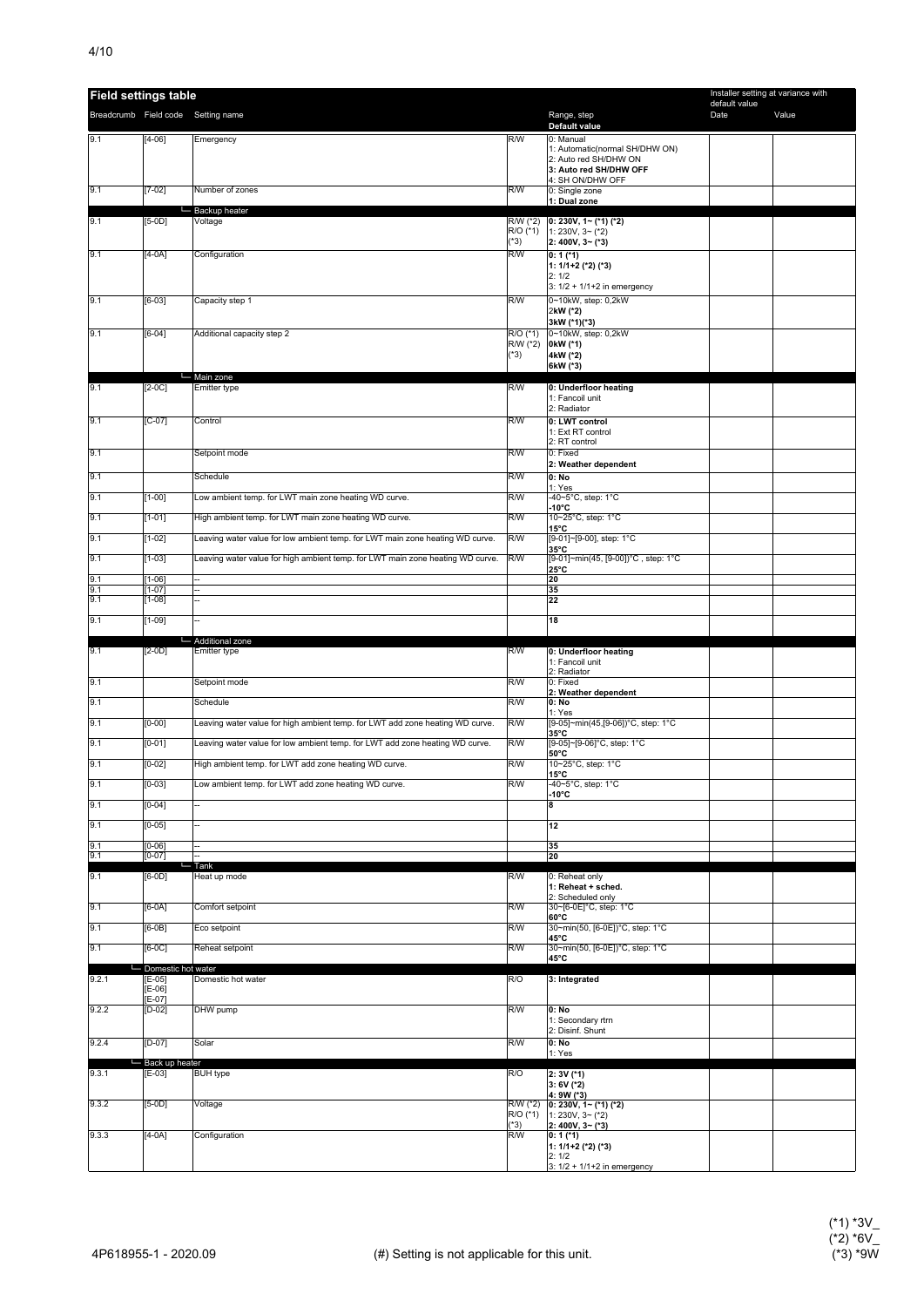| <b>Field settings table</b> |                               |                                    |                                  |                                                             | Installer setting at variance with<br>default value |       |
|-----------------------------|-------------------------------|------------------------------------|----------------------------------|-------------------------------------------------------------|-----------------------------------------------------|-------|
|                             |                               | Breadcrumb Field code Setting name |                                  | Range, step                                                 | Date                                                | Value |
| 9.3.4                       | $[6-03]$                      | Capacity step 1                    | R/W                              | Default value<br>0~10kW, step: 0,2kW<br>2kW (*2)            |                                                     |       |
| 9.3.5                       | $[6-04]$                      | Additional capacity step 2         | $R/O$ (*1)<br>R/W (*2)<br>$(*3)$ | 3kW (*1)(*3)<br>0~10kW, step: 0,2kW<br>0kW (*1)<br>4kW (*2) |                                                     |       |
| 9.3.6                       | $[5-00]$                      | Equilibrium                        | R/W                              | 6kW (*3)<br>0: Allowed                                      |                                                     |       |
| 9.3.7                       | $[5-01]$                      | Equilibrium temperature            | R/W                              | 1: Not allowed<br>-15~35°C, step: 1°C                       |                                                     |       |
| 9.3.8                       | $[4-00]$                      | Operation                          | R/W                              | 0°C<br>0: Disabled<br>1: Enabled                            |                                                     |       |
|                             | Booster heater                |                                    |                                  | 2: Only DHW                                                 |                                                     |       |
| 9.4.1                       | $[6-02]$                      | Capacity                           | R/W                              | 0~10kW, step: 0,2kW<br>0kW                                  |                                                     |       |
| 9.4.3                       | $[8-03]$                      | <b>BSH</b> eco timer               | R/W                              | 20~95 min, step: 5 min<br><b>50 min</b>                     |                                                     |       |
| 9.4.4                       | $[4-03]$                      | Operation                          | R/W                              | 0: Restricted<br>1: Allowed                                 |                                                     |       |
|                             |                               |                                    |                                  | 2: Overlap<br>3: Compressor off<br>4: Legionella only       |                                                     |       |
| 9.5.1                       | Emergency<br>$[4-06]$         | Emergency                          | R/W                              | 0: Manual                                                   |                                                     |       |
|                             |                               |                                    |                                  | 1: Automatic(normal SH/DHW ON)<br>2: Auto red SH/DHW ON     |                                                     |       |
|                             |                               |                                    |                                  | 3: Auto red SH/DHW OFF                                      |                                                     |       |
| 9.5.2                       | $[7-06]$                      | <b>HP Forced OFF</b>               | R/W                              | 4: SH ON/DHW OFF<br>0: Disabled                             |                                                     |       |
|                             | Balancing                     |                                    |                                  | 1: Enabled                                                  |                                                     |       |
| 9.6.1                       | $[5-02]$                      | Space heating priority             | R/W                              | 0: Disabled<br>1: Enabled                                   |                                                     |       |
| 9.6.2                       | $[5-03]$                      | Priority temperature               | R/W                              | -15~35°C, step: 1°C<br>0°C                                  |                                                     |       |
| 9.6.3                       | $[5-04]$                      | Offset BSH setpoint                | R/W                              | 0~20°C, step: 1°C<br>$10^{\circ}$ C                         |                                                     |       |
| 9.6.4                       | $[8-02]$                      | Anti-recycle timer                 | R/W                              | 0~10 hour, step: 0,5 hour<br>0,5 hour                       |                                                     |       |
| 9.6.5                       | $[8-00]$                      | Minimum running timer              | R/W                              | 0~20 min, step 1 min<br>1 min                               |                                                     |       |
| 9.6.6                       | $[8-01]$                      | Maximum running timer              | R/W                              | 5~95 min, step: 5 min                                       |                                                     |       |
| 9.6.7                       | $[8-04]$                      | <b>Additional timer</b>            | R/W                              | 30 min<br>0~95 min, step: 5 min<br>95 min                   |                                                     |       |
| Installer settings<br>9.7   | $[4-04]$                      | Water pipe freeze prevention       |                                  | 0: Intermittent                                             |                                                     |       |
|                             |                               | Benefit kWh power supply           |                                  | 1: Continuous<br>2: Off                                     |                                                     |       |
| 9.8.2                       | $[D-00]$                      | Allow heater                       | R/W                              | 0: None<br>1: BSH only<br>2: BUH only                       |                                                     |       |
| 9.8.3                       | $[D-05]$                      | Allow pump                         | R/W                              | 3: All heaters<br>0: Forced off                             |                                                     |       |
| 9.8.4                       | $[D-01]$                      | Benefit kWh power supply           | R/W                              | 1: As normal<br>0: No                                       |                                                     |       |
|                             |                               |                                    |                                  | 1: Active open<br>2: Active closed                          |                                                     |       |
| 9.8.6                       |                               | Allow electric heaters             |                                  | 3: Smart grid<br>0: No                                      |                                                     |       |
| 9.8.8                       |                               | Limit setting kW                   |                                  | 1: Yes<br>0~20 kW, step: 0,5 kW                             |                                                     |       |
|                             |                               | - Power consumption control        |                                  | <b>20 kW</b>                                                |                                                     |       |
| 9.9.1                       | $[4-08]$                      | Power consumption control          | R/W                              | 0: No limitation<br>1: Continuous                           |                                                     |       |
| 9.9.2                       | $[4-09]$                      | Type                               | R/W                              | 2: Digital inputs<br>0: Current                             |                                                     |       |
| 9.9.3                       | $[5-05]$                      | Limit                              | R/W                              | 1: Power<br>0~50 A, step: 1 A                               |                                                     |       |
| 9.9.4                       | $[5-05]$                      | Limit 1                            | R/W                              | 50 A<br>0~50 A, step: 1 A                                   |                                                     |       |
| 9.9.5                       | $[5-06]$                      | Limit 2                            | R/W                              | 50 A<br>0~50 A, step: 1 A                                   |                                                     |       |
| 9.9.6                       | $[5-07]$                      | Limit 3                            | R/W                              | 50 A<br>0~50 A, step: 1 A                                   |                                                     |       |
| 9.9.7                       | $[5-08]$                      | Limit 4                            | R/W                              | 50 A<br>0~50 A, step: 1 A                                   |                                                     |       |
| 9.9.8                       | $[5-09]$                      | Limit                              | R/W                              | 50 A<br>0~20 kW, step: 0,5 kW                               |                                                     |       |
| 9.9.9                       | $[5-09]$                      | Limit 1                            | R/W                              | <b>20 kW</b><br>0~20 kW, step: 0,5 kW                       |                                                     |       |
| 9.9.A                       | $[5-0A]$                      | Limit 2                            | R/W                              | 20 kW<br>0~20 kW, step: 0,5 kW                              |                                                     |       |
| 9.9.B                       | $[5-0B]$                      | Limit 3                            | R/W                              | 20 kW<br>0~20 kW, step: 0,5 kW                              |                                                     |       |
|                             |                               |                                    |                                  | <b>20 kW</b>                                                |                                                     |       |
| 9.9 <sub>C</sub>            | $[5-0C]$                      | Limit 4                            | R/W                              | 0~20 kW, step: 0,5 kW<br><b>20 kW</b>                       |                                                     |       |
| 9.9.D                       | $[4-01]$                      | Priority heater                    |                                  | 0: None<br>$1:$ BSH<br>2: BUH                               |                                                     |       |
| 9.A.1                       | - Energy metering<br>$[D-08]$ | Electricity meter 1                | R/W                              |                                                             |                                                     |       |
|                             |                               |                                    |                                  | 0: No<br>1: 0,1 pulse/kWh                                   |                                                     |       |
|                             |                               |                                    |                                  | 2: 1 pulse/kWh<br>3: 10 pulse/kWh                           |                                                     |       |
|                             |                               |                                    |                                  | 4: 100 pulse/kWh<br>5: 1000 pulse/kWh                       |                                                     |       |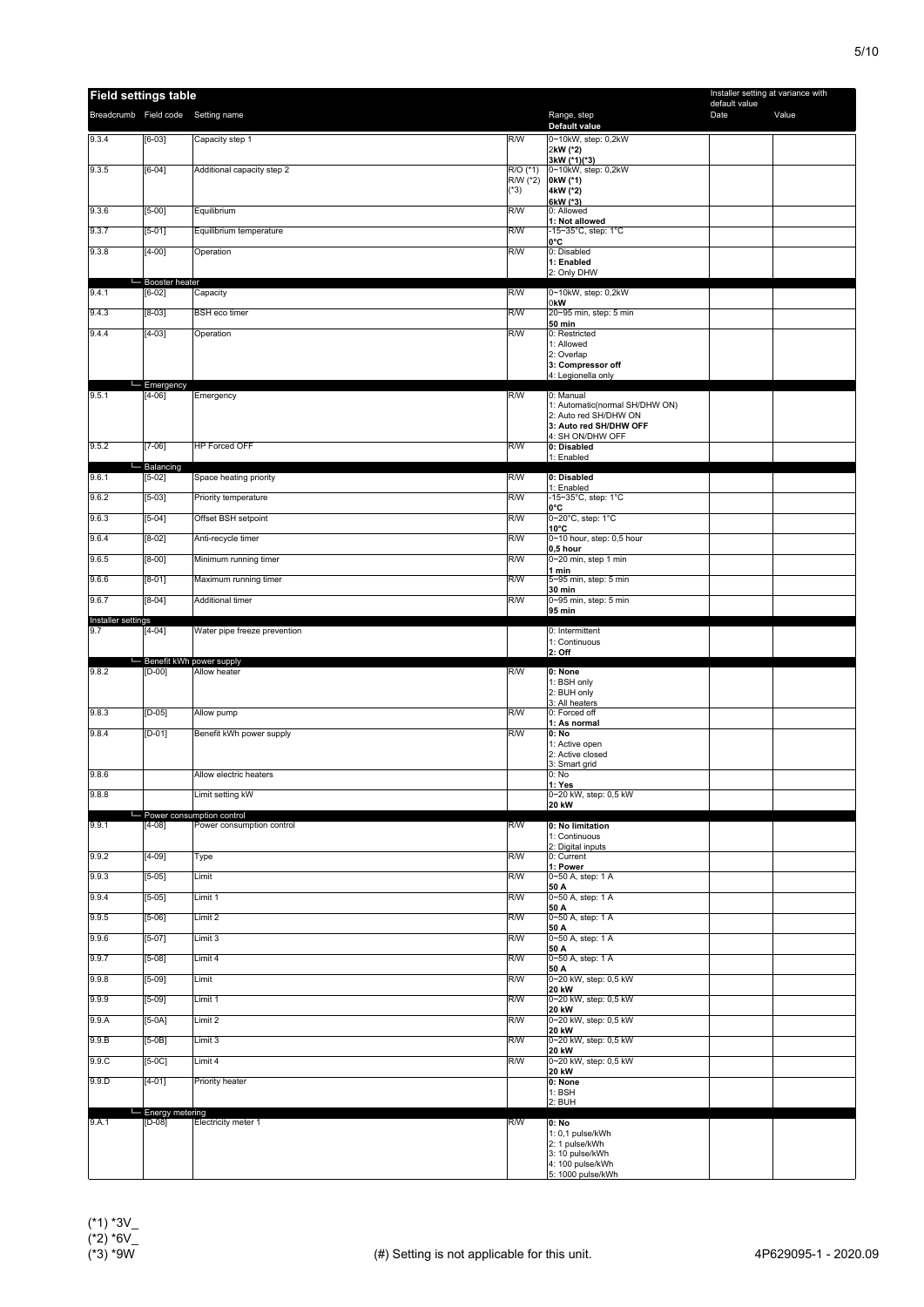| <b>Field settings table</b> |                           |                                                                                |     |                                                       | Installer setting at variance with<br>default value |       |
|-----------------------------|---------------------------|--------------------------------------------------------------------------------|-----|-------------------------------------------------------|-----------------------------------------------------|-------|
|                             |                           | Breadcrumb Field code Setting name                                             |     | Range, step                                           | Date                                                | Value |
| 9.A.2                       | $[D-09]$                  | Electricity meter 2                                                            | R/W | Default value<br>0: No                                |                                                     |       |
|                             |                           |                                                                                |     | 1: 0,1 pulse/kWh<br>2: 1 pulse/kWh                    |                                                     |       |
|                             |                           |                                                                                |     | 3: 10 pulse/kWh<br>4: 100 pulse/kWh                   |                                                     |       |
|                             | - Sensors                 |                                                                                |     | 5: 1000 pulse/kWh                                     |                                                     |       |
| 9.B.1                       | $[C-08]$                  | External sensor                                                                | R/W | 0: No<br>1: Outdoor sensor                            |                                                     |       |
| 9.B.2                       | $[2-0B]$                  | Ext. amb. sensor offset                                                        | R/W | 2: Room sensor<br>-5~5°C, step: 0,5°C                 |                                                     |       |
| 9.B.3                       | $[1-0A]$                  | Averaging time                                                                 | R/W | 0°C<br>0: No averaging                                |                                                     |       |
|                             |                           |                                                                                |     | 1: 12 hours<br>2: 24 hours                            |                                                     |       |
|                             |                           |                                                                                |     | 3: 48 hours                                           |                                                     |       |
|                             | Bivalent                  |                                                                                |     | 4: 72 hours                                           |                                                     |       |
| 9.C.1                       | $[C-02]$                  | <b>Bivalent</b>                                                                | R/W | 0: No<br>1: Bivalent                                  |                                                     |       |
| 9.C.2                       | $[7-05]$                  | Boiler efficiency                                                              | R/W | 0: Very high<br>$1:$ High                             |                                                     |       |
|                             |                           |                                                                                |     | 2: Medium<br>3: Low                                   |                                                     |       |
| 9.C.3                       | $[C-03]$                  | Temperature                                                                    | R/W | 4: Very low<br>-25~25°C, step: 1°C                    |                                                     |       |
| 9.C.4                       | $[C-04]$                  | Hysteresis                                                                     | R/W | $0^{\circ}$ C<br>2~10°C, step 1°C                     |                                                     |       |
| Installer settings          |                           |                                                                                |     | з°с                                                   |                                                     |       |
| 9.D                         | $[C-09]$                  | Alarm output                                                                   | R/W | 0: Normally open<br>1: Normally closed                |                                                     |       |
| 9.E                         | $[3-00]$                  | Auto restart                                                                   | R/W | 0: No<br>1: Yes                                       |                                                     |       |
| 9.F                         | $E-08$                    | Power saving function                                                          | R/W | 0: Disabled                                           |                                                     |       |
| 9.G                         |                           | Disable protections                                                            | R/W | 1: Enabled<br>0: No                                   |                                                     |       |
|                             | - Overview field settings |                                                                                |     | 1: Yes                                                |                                                     |       |
| 9.1                         | $[0 - 00]$                | Leaving water value for high ambient temp. for LWT add zone heating WD curve.  | R/W | [9-05]~min(45,[9-06])°C, step: 1°C<br>$35^{\circ}$ C  |                                                     |       |
| 9.1                         | $[0-01]$                  | Leaving water value for low ambient temp. for LWT add zone heating WD curve.   | R/W | [9-05]~[9-06]°C, step: 1°C<br>50°C                    |                                                     |       |
| 9.1                         | $[0-02]$                  | High ambient temp. for LWT add zone heating WD curve.                          | R/W | 10~25°C, step: 1°C<br>$15^{\circ}$ C                  |                                                     |       |
| 9.1                         | $[0-03]$                  | Low ambient temp. for LWT add zone heating WD curve.                           | R/W | -40~5°C, step: 1°C<br>-10°C                           |                                                     |       |
| 9.1                         | $[0 - 04]$                | $\overline{a}$                                                                 |     | 8                                                     |                                                     |       |
| 9.1                         | $[0 - 05]$                |                                                                                |     | 12                                                    |                                                     |       |
| 9.1<br>9.1                  | $[0 - 06]$<br>$[0-07]$    |                                                                                |     | 35<br>20                                              |                                                     |       |
| 9.1                         | $[0-0B]$                  | Leaving water value for high ambient temp. for DHW WD curve.                   | R/W | 35~[6-0E]°C, step: 1°C                                |                                                     |       |
| 9.1                         | $[0-0C]$                  | Leaving water value for low ambient temp. for DHW WD curve.                    | R/W | 55°C<br>45~[6-0E]°C, step: 1°C                        |                                                     |       |
| 9.1                         | $[0-0D]$                  | High ambient temp. for DHW WD curve.                                           | R/W | $60^{\circ}$ C<br>10~25°C, step: 1°C                  |                                                     |       |
| 9.1                         | $[0-0E]$                  | Low ambient temp. for DHW WD curve.                                            | R/W | $15^{\circ}$ C<br>-40~5°C, step: 1°C                  |                                                     |       |
| 9.1                         | $[1 - 00]$                | Low ambient temp. for LWT main zone heating WD curve.                          | R/W | $-10^{\circ}$ C<br>-40~5°C, step: 1°C                 |                                                     |       |
| 9.1                         | $[1 - 01]$                | High ambient temp. for LWT main zone heating WD curve.                         | R/W | -10°C<br>10~25°C, step: 1°C                           |                                                     |       |
| 9.1                         | $[1-02]$                  | Leaving water value for low ambient temp. for LWT main zone heating WD curve.  | R/W | $15^{\circ}$ C<br>[9-01]~[9-00], step: 1°C            |                                                     |       |
| 9.1                         | $[1 - 03]$                | Leaving water value for high ambient temp. for LWT main zone heating WD curve. | R/W | $35^{\circ}$ C<br>[9-01]~min(45, [9-00])°C, step: 1°C |                                                     |       |
| 9.1                         | $[1 - 04]$                |                                                                                |     | $25^{\circ}$ C<br>1                                   |                                                     |       |
|                             |                           |                                                                                |     |                                                       |                                                     |       |
| 9.1                         | $[1 - 05]$                |                                                                                |     | $\mathbf{1}$                                          |                                                     |       |
| 9.1<br>9.1                  | $[1-06]$<br>$[1 - 07]$    |                                                                                |     | 20<br>35                                              |                                                     |       |
| 9.1                         | $[1-08]$                  |                                                                                |     | 22                                                    |                                                     |       |
| 9.1                         | $[1 - 09]$                |                                                                                |     | 18                                                    |                                                     |       |
| 9.1                         | $[1-0A]$                  | What is the averaging time for the outdoor temp?                               | R/W | 0: No averaging<br>1: 12 hours                        |                                                     |       |
|                             |                           |                                                                                |     | 2: 24 hours<br>3:48 hours                             |                                                     |       |
| 9.1                         | $[1-0B]$                  | What is the desired delta T in heating for the main zone?                      | R/W | 4:72 hours<br>3~10°C, step: 1°C                       |                                                     |       |
| 9.1                         |                           |                                                                                | R/W | 5°C                                                   |                                                     |       |
|                             | $[1-0C]$                  | What is the desired delta T in heating for the additional zone?                |     | 3~10°C, step: 1°C<br>5°C                              |                                                     |       |
| 9.1<br>9.1                  | $[1-0D]$<br>$[1-0E]$      |                                                                                |     | 5<br>5                                                |                                                     |       |
| 9.1                         | $[2-00]$                  | When should the disinfection function be executed?                             | R/W | 0: Each day<br>1: Monday                              |                                                     |       |
|                             |                           |                                                                                |     | 2: Tuesday<br>3: Wednesday                            |                                                     |       |
|                             |                           |                                                                                |     | 4: Thursday<br>5: Friday                              |                                                     |       |
|                             |                           |                                                                                |     | 6: Saturday<br>7: Sunday                              |                                                     |       |
| 9.1                         | $[2 - 01]$                | Should the disinfection function be executed?                                  | R/W | 0: No                                                 |                                                     |       |
| 9.1                         | $[2-02]$                  | When should the disinfection function start?                                   | R/W | 1: Yes<br>0~23 hour, step: 1 hour                     |                                                     |       |
| 9.1                         | $[2 - 03]$                | What is the disinfection target temperature?                                   | R/W | $60^{\circ}$ C                                        |                                                     |       |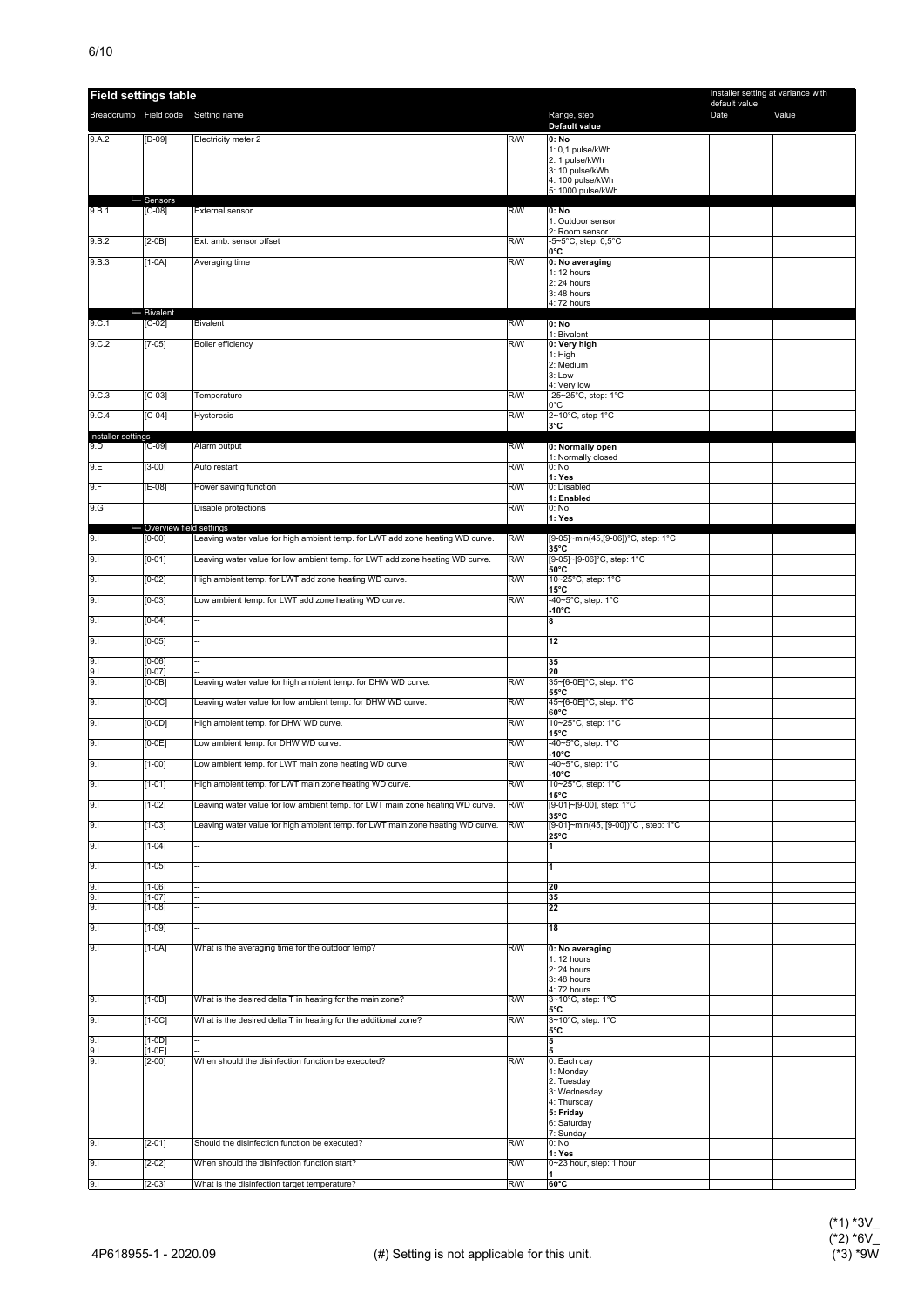| <b>Field settings table</b>        |                        |                                                                               |                      |                                                 | Installer setting at variance with |       |
|------------------------------------|------------------------|-------------------------------------------------------------------------------|----------------------|-------------------------------------------------|------------------------------------|-------|
| Breadcrumb Field code Setting name |                        |                                                                               |                      | Range, step                                     | default value<br>Date              | Value |
| 9.1                                | $[2-04]$               | How long must the tank temperature be maintained?                             | R/W                  | Default value<br>40~60 min, step: 5 min         |                                    |       |
|                                    |                        |                                                                               |                      | <b>40 min</b>                                   |                                    |       |
| 9.1                                | $[2-05]$               | Room antifrost temperature                                                    | R/W                  | 4~16°C, step: 1°C<br>$12^{\circ}$ C             |                                    |       |
| 9.1                                | $[2-06]$               | Room frost protection                                                         | R/W                  | 0: Disabled<br>1: Enabled                       |                                    |       |
| 9.1                                | $[2-09]$               | Adjust the offset on the measured room temperature                            | R/W                  | -5~5°C, step: 0,5°C<br>l0°C                     |                                    |       |
| 9.1                                | $[2-0A]$               | Adjust the offset on the measured room temperature                            | R/W                  | -5~5°C, step: 0,5°C<br>0°C                      |                                    |       |
| 9.1                                | $[2-0B]$               | What is the required offset on the measured outdoor temp.?                    | R/W                  | -5~5°C, step: 0,5°C<br>0°C                      |                                    |       |
| 9.1                                | $[2-0C]$               | What emitter type is connected to the main LWT zone?                          | R/W                  | 0: Underfloor heating                           |                                    |       |
|                                    |                        |                                                                               |                      | 1: Fancoil unit<br>2: Radiator                  |                                    |       |
| 9.1                                | $[2-0D]$               | What emitter type is connected to the additional LWT zone?                    | R/W                  | 0: Underfloor heating<br>1: Fancoil unit        |                                    |       |
| 9.1                                | $[2-0E]$               | What is the maximum allowed current over the heatpump?                        | R/W                  | 2: Radiator<br>0~50 A, step: 1 A                |                                    |       |
| 9.1                                | $[3-00]$               | Is auto restart of the unit allowed?                                          | R/W                  | 50 A<br>0: No                                   |                                    |       |
|                                    | $[3-01]$               |                                                                               |                      | 1: Yes<br>١o                                    |                                    |       |
| $\frac{9.1}{9.1}$                  | $[3-02]$               |                                                                               |                      | $\mathbf{1}$                                    |                                    |       |
| 9.1<br>9.1                         | $[3-03]$<br>$[3-04]$   |                                                                               |                      | 4<br>12                                         |                                    |       |
| 9.1<br>9.1                         | $[3 - 05]$<br>$[3-06]$ | What is the maximum desired room temperature in heating?                      | R/W                  | 18~30°C, step: 1°C                              |                                    |       |
| 9.1                                | $[3-07]$               | What is the mimimum desired room temperature in heating?                      | R/W                  | $30^{\circ}$ C<br>12~18°C, step: 1°C            |                                    |       |
| 9.1                                | $[3-08]$               | $\overline{a}$                                                                |                      | $12^{\circ}$ C<br>35                            |                                    |       |
| $\frac{9.1}{9.1}$                  | $[3-09]$<br>$[4-00]$   | What is the BUH operation mode?                                               | R/W                  | 15<br>0: Disabled                               |                                    |       |
|                                    |                        |                                                                               |                      | 1: Enabled                                      |                                    |       |
| 9.1                                | $[4-01]$               | Which electric heater has priority?                                           | R/W                  | 2: Only DHW<br>0: None                          |                                    |       |
|                                    |                        |                                                                               |                      | $1:$ BSH<br>2: BUH                              |                                    |       |
| 9.1                                | $[4-02]$               | Below which outdoor temperature is heating allowed?                           | R/W                  | 14~35°C, step: 1°C<br>$22^{\circ}$ C            |                                    |       |
| 9.1                                | $[4-03]$               | Operation permission of the booster heater.                                   | R/W                  | 0: Restricted<br>1: Allowed                     |                                    |       |
|                                    |                        |                                                                               |                      | 2: Overlap                                      |                                    |       |
|                                    |                        |                                                                               |                      | 3: Compressor off<br>4: Legionella only         |                                    |       |
| 9.1                                | $[4 - 04]$             | Water pipe freeze prevention                                                  |                      | 0: Intermittent<br>1: Continuous                |                                    |       |
| 9.1                                | $[4-05]$               |                                                                               |                      | $2:$ Off<br>'n                                  |                                    |       |
| 9.1                                | $[4-06]$               | Emergency                                                                     | R/W                  | 0: Manual<br>1: Automatic(normal SH/DHW ON)     |                                    |       |
|                                    |                        |                                                                               |                      | 2: Auto red SH/DHW ON<br>3: Auto red SH/DHW OFF |                                    |       |
| 9.1                                | $[4-07]$               |                                                                               |                      | 4: SH ON/DHW OFF<br>6                           |                                    |       |
| 9.1                                | $[4-08]$               | Which power limitation mode is required on the system?                        | R/W                  | 0: No limitation                                |                                    |       |
|                                    |                        |                                                                               |                      | 1: Continuous<br>2: Digital inputs              |                                    |       |
| 9.1                                | $[4-09]$               | Which power limitation type is required?                                      | R/W                  | 0: Current<br>1: Power                          |                                    |       |
| 9.1                                | $[4-0A]$               | Backup heater configuration                                                   | R/W                  | $0:1$ (*1)<br>1: 1/1+2 (*2) (*3)                |                                    |       |
|                                    |                        |                                                                               |                      | 2:1/2<br>3: $1/2$ + $1/1+2$ in emergency        |                                    |       |
| 9.1<br>9.1                         | $[4-0B]$<br>$[4-0D]$   |                                                                               |                      | 11<br>3                                         |                                    |       |
| $\frac{9.1}{9.1}$                  | $[4-0E]$<br>$[5-00]$   | Is backup heater operation allowed above equilibrium temperature during space | R/W                  | 6<br>0: Allowed                                 |                                    |       |
|                                    |                        | heating operation?                                                            |                      | 1: Not allowed                                  |                                    |       |
| 9.1                                | $[5-01]$               | What is the equilibrium temperature for the building?                         | R/W                  | -15~35°C, step: 1°C<br>0°C                      |                                    |       |
| 9.1                                | $[5-02]$               | Space heating priority.                                                       | R/W                  | 0: Disabled<br>1: Enabled                       |                                    |       |
| 9.1                                | $[5-03]$               | Space heating priority temperature.                                           | R/W                  | -15~35°C, step: 1°C<br>0°C                      |                                    |       |
| 9.1                                | $[5-04]$               | Set point correction for domestic hot water temperature.                      | R/W                  | 0~20°C, step: 1°C<br>$10^{\circ}$ C             |                                    |       |
| 9.1                                | $[5-05]$               | What is the requested limit for DI1?                                          | R/W                  | 0~50 A, step: 1 A<br>50 A                       |                                    |       |
| 9.1                                | $[5-06]$               | What is the requested limit for DI2?                                          | R/W                  | 0~50 A, step: 1 A<br>50 A                       |                                    |       |
| 9.1                                | $[5-07]$               | What is the requested limit for DI3?                                          | R/W                  | 0~50 A, step: 1 A                               |                                    |       |
| 9.1                                | $[5-08]$               | What is the requested limit for DI4?                                          | R/W                  | 50 A<br>0~50 A, step: 1 A                       |                                    |       |
| 9.1                                | $[5-09]$               | What is the requested limit for DI1?                                          | R/W                  | 50 A<br>0~20 kW, step: 0,5 kW                   |                                    |       |
| 9.1                                | $[5-0A]$               | What is the requested limit for DI2?                                          | R/W                  | <b>20 kW</b><br>0~20 kW, step: 0,5 kW           |                                    |       |
| 9.1                                | $[5-0B]$               | What is the requested limit for DI3?                                          | R/W                  | 20 kW<br>0~20 kW, step: 0,5 kW                  |                                    |       |
| 9.1                                | $[5-0C]$               | What is the requested limit for DI4?                                          | R/W                  | 20 kW<br>0~20 kW, step: 0,5 kW                  |                                    |       |
|                                    |                        |                                                                               |                      | <b>20 kW</b>                                    |                                    |       |
| 9.1                                | $[5-0D]$               | Backup heater voltage                                                         | R/W (*2)<br>R/O (*1) | 0: 230V, $1 -$ (*1) (*2)<br>1: 230V, $3-(2)$    |                                    |       |
| 9.1                                | $[5-0E]$               |                                                                               | $(*3)$               | $2:400V, 3~(*3)$                                |                                    |       |
| 9.1                                | $[6-00]$               | The temperature difference determining the heat pump ON temperature.          | R/W                  | 2~40°C, step: 1°C<br>25°C                       |                                    |       |
| 9.1                                | $[6-01]$               | The temperature difference determining the heat pump OFF temperature.         | R/W                  | 0~10°C, step: 1°C<br>2°C                        |                                    |       |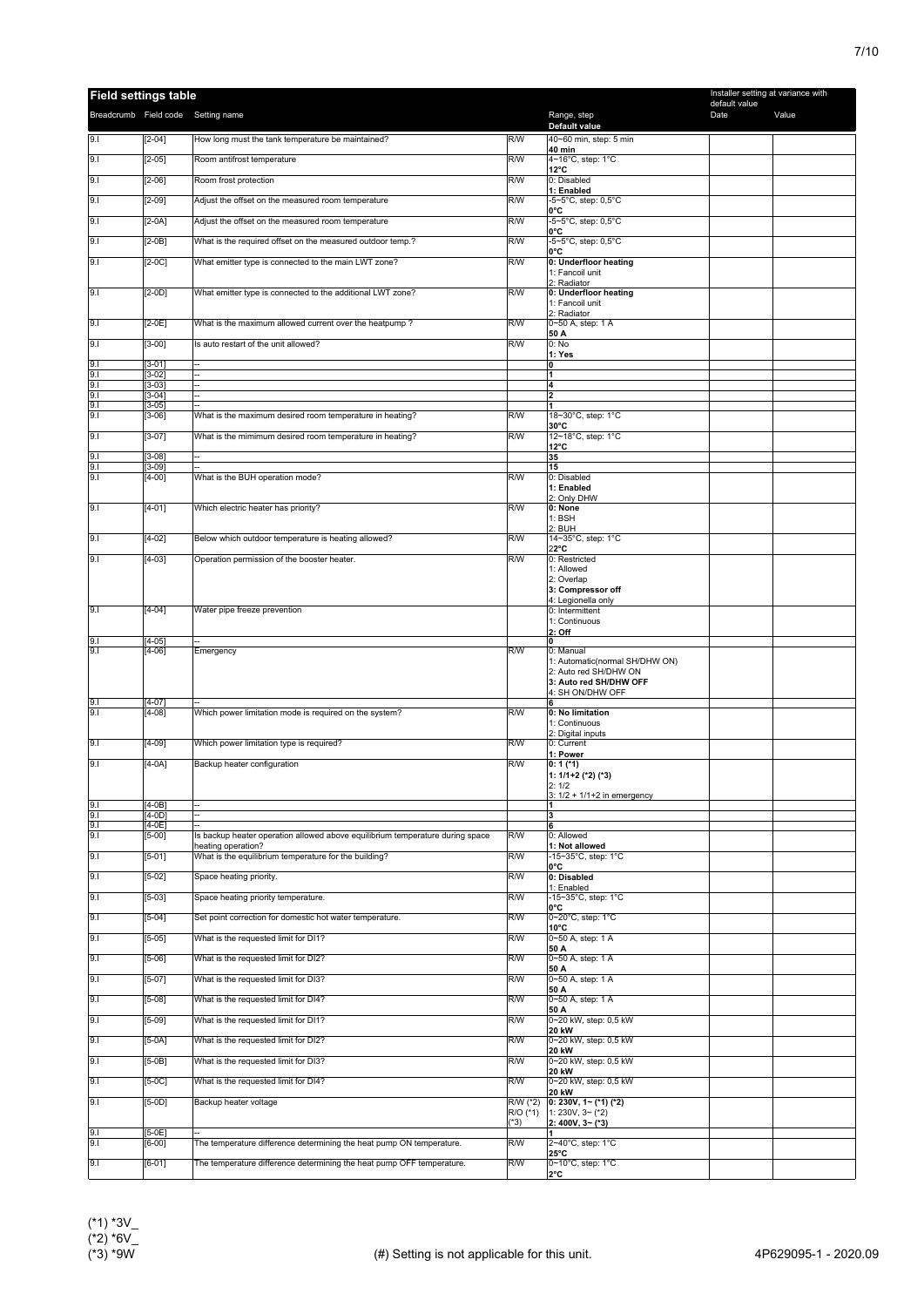| <b>Field settings table</b>        |                      |                                                           |                      |                                            | Installer setting at variance with |       |
|------------------------------------|----------------------|-----------------------------------------------------------|----------------------|--------------------------------------------|------------------------------------|-------|
| Breadcrumb Field code Setting name |                      |                                                           |                      | Range, step                                | default value<br>Date              | Value |
| 9.1                                | $[6-02]$             | What is the capacity of the booster heater?               | R/W                  | Default value<br>0~10kW, step: 0,2kW       |                                    |       |
| 9.1                                | $[6-03]$             | What is the capacity of the backup heater step 1?         | R/W                  | 0kW<br>0~10kW, step: 0,2kW                 |                                    |       |
|                                    |                      |                                                           |                      | 2kW (*2)<br>3kW (*1)(*3)                   |                                    |       |
| 9.1                                | $[6-04]$             | What is the capacity of the backup heater step 2?         | R/O (*1)<br>R/W (*2) | 0~10kW, step: 0,2kW<br>0kW (*1)            |                                    |       |
|                                    |                      |                                                           | $(*3)$               | 4kW (*2)                                   |                                    |       |
| 9.1                                | $[6 - 05]$           |                                                           |                      | 6kW (*3)<br>0                              |                                    |       |
| 9.1<br>9.1                         | $[6-06]$<br>$[6-07]$ | What is the capacity of the bottom plate heater?          | R/W                  | 0<br>0~200W, step: 10W                     |                                    |       |
| 9.1                                | $[6-08]$             | What is the hysteresis to be used in reheat mode?         | R/W                  | 0W<br>2~20°C, step: 1°C                    |                                    |       |
| 9.1                                | $[6-09]$             |                                                           | R/W                  | 10°C<br>0<br>30~[6-0E]°C, step: 1°C        |                                    |       |
| 9.1                                | [6-0A]               | What is the desired comfort storage temperature?          | R/W                  | $60^{\circ}$ C                             |                                    |       |
| 9.1                                | $[6-0B]$             | What is the desired eco storage temperature?              |                      | 30~min(50, [6-0E])°C, step: 1°C<br>45°C    |                                    |       |
| 9.1                                | $[6-0C]$             | What is the desired reheat temperature?                   | R/W                  | 30~min(50, [6-0E])°C, step: 1°C<br>45°C    |                                    |       |
| 9.1                                | $[6-0D]$             | What is the desired DHW production type?                  | R/W                  | 0: Reheat only<br>1: Reheat + sched.       |                                    |       |
| 9.1                                | $[6-0E]$             | What is the maximum temperature setpoint?                 | R/W                  | 2: Scheduled only<br>40~60°C, step: 1°C    |                                    |       |
| 9.1                                | $[7-00]$             | Domestic hot water booster heater overshoot temperature.  | R/W                  | $60^{\circ}$ C<br>0~4°C, step: 1°C         |                                    |       |
| 9.1                                | $[7-01]$             | Domestic hot water booster heater hysteresis.             | R/W                  | 0°C<br>2~40°C, step: 1°C                   |                                    |       |
| 9.1                                | $[7-02]$             | How many leaving water temperature zones are there?       | R/W                  | 2°C<br>0: 1 LWT zone                       |                                    |       |
| 9.1                                | $[7-03]$             | $\overline{a}$                                            |                      | 1: 2 LWT zones<br>2.5                      |                                    |       |
| 9.1<br>9.1                         | $7-04]$<br>$[7-05]$  | Boiler efficiency                                         | R/W                  | 0<br>0: Very high                          |                                    |       |
|                                    |                      |                                                           |                      | 1: High                                    |                                    |       |
|                                    |                      |                                                           |                      | 2: Medium<br>3: Low                        |                                    |       |
| 9.1                                | $[7-06]$             | <b>HP Forced OFF</b>                                      | R/W                  | 4: Very low<br>0: Disabled                 |                                    |       |
| 9.1                                | $[7-07]$             | BBR16 activation                                          | R/W                  | 1: Enabled<br>0: Disabled                  |                                    |       |
| 9.1                                | $[8-00]$             | Minimum running time for domestic hot water operation.    | R/W                  | 1: Enabled<br>0~20 min, step 1 min         |                                    |       |
| 9.1                                | $[8-01]$             | Maximum running time for domestic hot water operation.    | R/W                  | 1 min<br>5~95 min, step: 5 min             |                                    |       |
| 9.1                                | $[8-02]$             | Anti-recycling time.                                      | R/W                  | 30 min<br>0~10 hour, step: 0,5 hour        |                                    |       |
| 9.1                                | $[8-03]$             | Booster heater delay timer.                               | R/W                  | 0,5 hour<br>20~95 min, step: 5 min         |                                    |       |
| 9.1                                | $[8-04]$             | Additional running time for the maximum running time.     | R/W                  | <b>50 min</b><br>0~95 min, step: 5 min     |                                    |       |
| 9.1                                | $[8-05]$             | Allow modulation of the LWT to control the room temp?     | R/W                  | 95 min<br>0: No                            |                                    |       |
| 9.1                                | $[8-06]$             | Leaving water temperature maximum modulation.             | R/W                  | 1: Yes<br>0~10°C, step: 1°C                |                                    |       |
| 9.1                                | $[8-07]$             | $\overline{a}$                                            |                      | 5°C<br>18                                  |                                    |       |
| 9.1                                | $[8-08]$             |                                                           |                      | 20                                         |                                    |       |
| 9.1                                | [8-09]               | What is the desired comfort main LWT in heating?          | R/W                  | [9-01]~[9-00], step: 1°C<br>$35^{\circ}$ C |                                    |       |
| 9.1                                | $[8-0A]$             | What is the desired eco main LWT in heating?              | R/W                  | [9-01]~[9-00], step: 1°C<br>33°C           |                                    |       |
| 9.1<br>9.1                         | $[8-0B]$<br>$[8-0C]$ |                                                           |                      | 13<br>10                                   |                                    |       |
| 9.1<br>9.1                         | [8-0D]<br>$[9-00]$   | What is the maximum desired LWT for main zone in heating? | R/W                  | 16<br>$[2-0C]=2$ :                         |                                    |       |
|                                    |                      |                                                           |                      | 37~65, step: 1°C<br>55°C                   |                                    |       |
|                                    |                      |                                                           |                      | $[2-0C]\neq2$ :<br>37~55, step: 1°C        |                                    |       |
| 9.1                                | $[9-01]$             | What is the mimimum desired LWT for main zone in heating? | R/W                  | 55°C<br>15~37°C, step: 1°C                 |                                    |       |
| 9.1                                | $[9-02]$             | Ξ.                                                        |                      | $25^{\circ}$ C<br>22                       |                                    |       |
| 9.1<br>9.1                         | $[9-03]$<br>$[9-04]$ | ÷<br>Leaving water temperature overshoot temperature.     | R/W                  | 5<br>1~4°C, step: 1°C                      |                                    |       |
| 9.1                                | $[9-05]$             | What is the mimimum desired LWT for add. zone in heating? | R/W                  | 1°C<br>15~37°C, step: 1°C                  |                                    |       |
| 9.1                                | $[9-06]$             | What is the maximum desired LWT for add. zone in heating? | R/W                  | $25^{\circ}$ C<br>$[2-0D]=2:$              |                                    |       |
|                                    |                      |                                                           |                      | 37~65, step: 1°C<br>55°C                   |                                    |       |
|                                    |                      |                                                           |                      | $[2-0D]\neq 2$ :                           |                                    |       |
|                                    |                      |                                                           |                      | 37~55, step: 1°C<br>$55^{\circ}$ C         |                                    |       |
| 9.1<br>9.1                         | $[9-07]$<br>$[9-08]$ |                                                           |                      | 5<br>22                                    |                                    |       |
| 9.1                                | $[9-09]$             | What is the allowed undershoot in cooling?                | R/W                  | 1~18°C, step: 1°C<br>18°C                  |                                    |       |
| 9.1                                | $[9-0A]$             | Heating comfort setpoint                                  | R/W                  | [3-07]~[3-06]°C, step: 0,5°C<br>23°C       |                                    |       |
| 9.1                                | $[9-0C]$             | Room temperature hysteresis.                              | R/W                  | 1~6°C, step: 0,5°C<br>1 °C                 |                                    |       |
| 9.1                                | $[9-0D]$             | Pump speed limitation add zone                            | R/W                  | 0~8, step:1<br>0 : No limitation           |                                    |       |
|                                    |                      |                                                           |                      | 1~4:50~80%<br>5~8 : 50~80% during sampling |                                    |       |
|                                    |                      |                                                           |                      |                                            |                                    |       |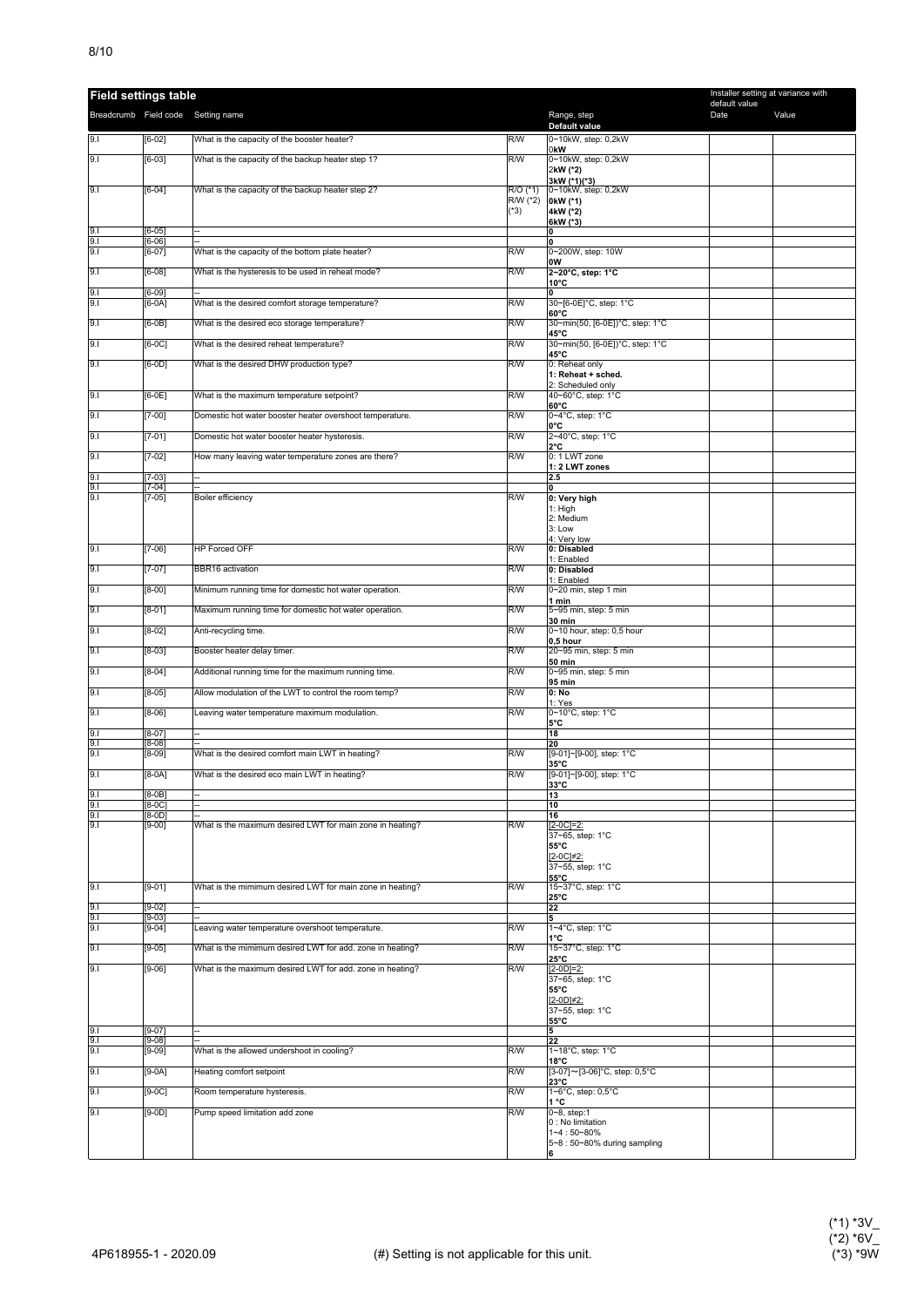| <b>Field settings table</b>        |                                 |                                                                                   |            |                                                                                      | Installer setting at variance with |       |
|------------------------------------|---------------------------------|-----------------------------------------------------------------------------------|------------|--------------------------------------------------------------------------------------|------------------------------------|-------|
| Breadcrumb Field code Setting name |                                 |                                                                                   |            | Range, step                                                                          | default value<br>Date              | Value |
|                                    |                                 |                                                                                   | R/W        | Default value                                                                        |                                    |       |
| 9.1                                | $[9-0E]$                        | Pump speed limitation main zone                                                   |            | 0~8, step:1<br>0 : No limitation                                                     |                                    |       |
|                                    |                                 |                                                                                   |            | $1 - 4:50 - 80%$<br>5~8 : 50~80% during sampling                                     |                                    |       |
|                                    |                                 |                                                                                   |            | Ιᠷ                                                                                   |                                    |       |
| $\frac{9.1}{9.1}$                  | $[C-00]$<br>$[C-01]$            | Domestic heating water priority.                                                  | R/O        | 1: Heat pump priority<br>١o                                                          |                                    |       |
|                                    | $[C-02]$                        | Is an external backup heat source connected?                                      | R/W        | 0: No                                                                                |                                    |       |
| 9.1                                | $[C-03]$                        | Bivalent activation temperature.                                                  | R/W        | 1: Bivalent<br>-25~25°C, step: 1°C                                                   |                                    |       |
| 9.1                                | $[C-04]$                        | Bivalent hysteresis temperature.                                                  | R/W        | l0°C<br>2~10°C, step 1°C                                                             |                                    |       |
|                                    |                                 |                                                                                   |            | 3°C                                                                                  |                                    |       |
| 9.1                                | $[C-05]$                        | What is the thermo request contact type for the main zone?                        | R/W        | $0: -$<br>1: 1 contact                                                               |                                    |       |
|                                    |                                 |                                                                                   |            | 2: 2 contacts                                                                        |                                    |       |
| 9.1                                | $[C-06]$                        | What is the thermo request contact type for the add. zone?                        | R/W        | $0: -$<br>1: 1 contact                                                               |                                    |       |
| 9.1                                | $[C-07]$                        | What is the unit control method in space operation?                               | R/W        | 2: 2 contacts<br>0: LWT control                                                      |                                    |       |
|                                    |                                 |                                                                                   |            | 1: Ext RT control                                                                    |                                    |       |
| 9.1                                | $[C-08]$                        | Which type of external sensor is installed?                                       | R/W        | 2: RT control<br>0: No                                                               |                                    |       |
|                                    |                                 |                                                                                   |            | 1: Outdoor sensor                                                                    |                                    |       |
| 9.1                                | $[C-09]$                        | What is the required alarm output contact type?                                   | R/W        | 2: Room sensor<br>0: Normally open                                                   |                                    |       |
| 9.1                                | $[C-0A]$                        |                                                                                   |            | 1: Normally closed<br>0                                                              |                                    |       |
| 9.1                                | $[C-0B]$                        |                                                                                   |            | 10                                                                                   |                                    |       |
| 9.1<br>9.1                         | $[C-0C]$<br>$[C-0D]$            | <br>$\overline{a}$                                                                |            | ١o<br>I٥                                                                             |                                    |       |
| 9.1                                | $[C-0E]$                        |                                                                                   |            | ١o                                                                                   |                                    |       |
| 9.1                                | $[D-00]$                        | Which heaters are permitted if prefer. kWh rate PS is cut?                        | R/W        | 0: None<br>1: BSH only                                                               |                                    |       |
|                                    |                                 |                                                                                   |            | 2: BUH only                                                                          |                                    |       |
| 9.1                                | $[D-01]$                        | Contact type of preferential kWh rate PS installation?                            | R/W        | 3: All heaters<br>0: No                                                              |                                    |       |
|                                    |                                 |                                                                                   |            | 1: Active open                                                                       |                                    |       |
|                                    |                                 |                                                                                   |            | 2: Active closed<br>3: Smart grid                                                    |                                    |       |
| 9.1                                | $[D-02]$                        | Which type of DHW pump is installed?                                              | R/W        | 0: No<br>1: Secondary rtrn                                                           |                                    |       |
|                                    |                                 |                                                                                   |            | 2: Disinf. Shunt                                                                     |                                    |       |
| 9.1                                | $[D-03]$                        | Leaving water temperature compensation around 0°C.                                | R/W        | 0: No                                                                                |                                    |       |
|                                    |                                 |                                                                                   |            | 1: increase 2°C, span 4°C<br>2: increase 4°C, span 4°C                               |                                    |       |
|                                    |                                 |                                                                                   |            | 3: increase 2°C, span 8°C<br>4: increase 4°C, span 8°C                               |                                    |       |
| 9.1                                | $[D-04]$                        | Is a demand PCB connected?                                                        | R/W        | 0: No                                                                                |                                    |       |
| 9.1                                | $[D-05]$                        | Is the pump allowed to run if prefer. kWh rate PS is cut?                         | R/W        | 1: Pwr consmp ctrl<br>0: Forced off                                                  |                                    |       |
|                                    |                                 |                                                                                   |            | 1: As normal                                                                         |                                    |       |
| 9.1<br>9.1                         | $[D-07]$<br>$[D-08]$            | Is a solar kit connected?<br>Is an external kWh meter used for power measurement? | R/O<br>R/W | 0: No<br>$0:$ No                                                                     |                                    |       |
|                                    |                                 |                                                                                   |            | 1: 0,1 pulse/kWh<br>2: 1 pulse/kWh                                                   |                                    |       |
|                                    |                                 |                                                                                   |            | 3: 10 pulse/kWh                                                                      |                                    |       |
|                                    |                                 |                                                                                   |            | 4: 100 pulse/kWh<br>5: 1000 pulse/kWh                                                |                                    |       |
| 9.1                                | $[D-09]$                        | Is an external kWh meter used for power measurement?                              | R/W        | 0: No<br>1: 0.1 pulse/kWh                                                            |                                    |       |
|                                    |                                 |                                                                                   |            | 2: 1 pulse/kWh                                                                       |                                    |       |
|                                    |                                 |                                                                                   |            | 3: 10 pulse/kWh<br>4: 100 pulse/kWh                                                  |                                    |       |
|                                    |                                 |                                                                                   |            | 5: 1000 pulse/kWh                                                                    |                                    |       |
|                                    |                                 |                                                                                   |            | 6: 100 pulse/kWh (PV meter)<br>7: 1000 pulse/kWh (PV meter)                          |                                    |       |
|                                    |                                 |                                                                                   |            | 8: 1 pulse/m <sup>3</sup> (gas meter)                                                |                                    |       |
|                                    |                                 |                                                                                   |            | 9: 10 pulses/m <sup>3</sup> (gas meter)<br>10: 100 pulses/m <sup>3</sup> (gas meter) |                                    |       |
| 9.1                                | $[D-0A]$<br>$[D-OB]$            | Ξ.                                                                                |            | ١o<br>12                                                                             |                                    |       |
| $\frac{9.1}{9.1}$                  | $[D-0C]$                        | --                                                                                |            | ١o                                                                                   |                                    |       |
| $\frac{9.1}{9.1}$                  | $[D-OD]$<br>$\overline{[D-OE]}$ |                                                                                   |            | 10<br>١o                                                                             |                                    |       |
| 9.1                                | $E-00$                          | Which type of unit is installed?                                                  | R/O        | $0 - 5$                                                                              |                                    |       |
| 9.1                                | $E-01$                          | Which type of compressor is installed?                                            | R/O        | 0: LT split<br>10                                                                    |                                    |       |
| 9.1                                | [E-02]                          | What is the indoor unit software type?                                            | R/O        | 1: Heating only                                                                      |                                    |       |
| 9.1                                | $[E-03]$                        | What is the number of backup heater steps?                                        | R/O        | $2:3V$ (*1)<br>$3:6V$ (*2)                                                           |                                    |       |
| 9.1                                | $E-04$                          | Is the power saving function available on the outdoor unit?                       | R/O        | 4: 9W (*3)<br>0: No                                                                  |                                    |       |
|                                    |                                 |                                                                                   |            | 1: Yes                                                                               |                                    |       |
| 9.1                                | $[E-05]$                        | Can the system prepare domestic hot water?                                        | R/O        | 0: No<br>1: Yes                                                                      |                                    |       |
| 9.1                                | $[E-06]$                        | Is a DHW tank installed in the system?                                            | R/O        | 0: No                                                                                |                                    |       |
| 9.1                                | [E-07]                          | What kind of DHW tank is installed?                                               | R/O        | 1: Yes<br>1: Integrated                                                              |                                    |       |
| 9.1                                | $[E-08]$                        | Power saving function for outdoor unit.                                           | R/W        | 0: Disabled<br>1: Enabled                                                            |                                    |       |
| 9.1                                | $E-09$                          |                                                                                   |            | 1                                                                                    |                                    |       |
| 9.1                                | $[E-0A]$<br>[E-0B]              | Is a bi-zone kit installed?                                                       | R/O        | 0<br>1: Yes                                                                          |                                    |       |
| $\frac{9.1}{9.1}$                  | $[E-0C]$                        |                                                                                   |            | 0                                                                                    |                                    |       |
| 9.1<br>9.1                         | $E-0D$<br>$[E-0E]$              | Is glycol present in the system?                                                  |            | ١o<br>١o                                                                             |                                    |       |
| 9.1                                | $[F-00]$                        | Pump operation allowed outside range.                                             | R/W        | 0: Disabled<br>1: Enabled                                                            |                                    |       |
| 9.1                                | [F-01]                          |                                                                                   |            | 20                                                                                   |                                    |       |
| 9.1                                | $[F-02]$                        | Bottom plate heater ON temperature.                                               | R/W        | 3~10°C, step: 1°C<br>з°с                                                             |                                    |       |
|                                    |                                 |                                                                                   |            |                                                                                      |                                    |       |